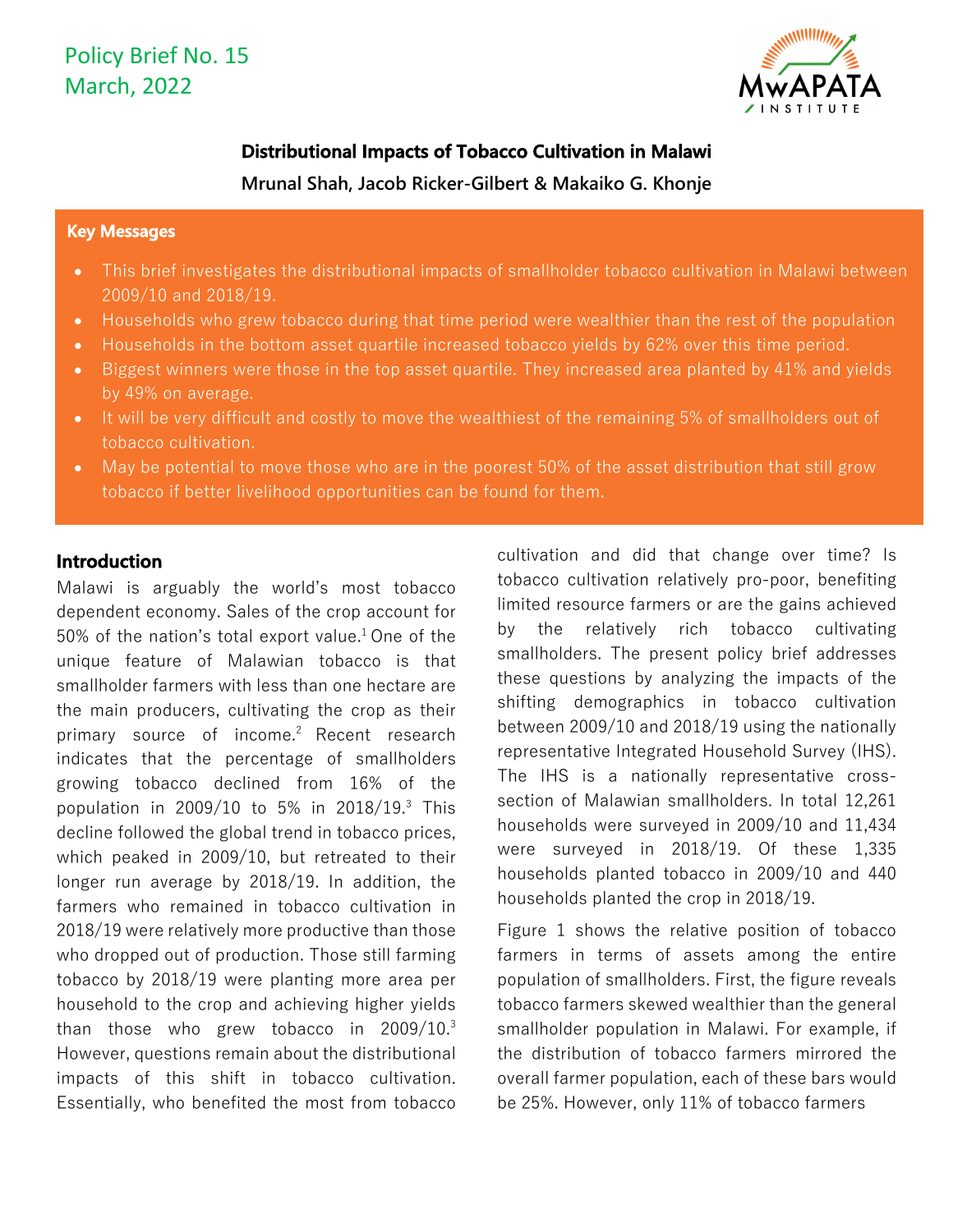**Figure 1: Position of Tobacco Smallholders in Wealth Distribution in 2010 & 2019**



Source: World Bank Integrated Household Survey (IHS). Notes: Quartiles constructed from asset and livestock-based wealth in all households in the corresponding year. The MWK cut points used for asset wealth quartile calculation in 2010 are as follows:  $8,000 = 25^{th}$  percentile;  $44,000 = 50^{th}$ percentile;  $149,000 = 75<sup>th</sup>$  percentile. Similarly, the cut points for 2019 quartile calculation are as follows:  $6,000 = 25$ <sup>th</sup> percentile;  $35,000 = 50$ <sup>th</sup> percentile;  $138,000 = 75$ <sup>th</sup> percentile. 745 MWK = USD 1.00 in 2019.

were in the lowest income quartile in 2009/10, 22% in the  $2^{nd}$  quartile, 32% in the  $3^{rd}$  quartile and 42% in the top quartile. Second, tobacco farmers got relatively wealthier over time as their share in the bottom three quartiles declined between 2009/10 and 2018/19, but increased by seven percentage points in the top quartile during that time from 35% to 42%.

Building on Figure 1, Figure 2 shows the real asset wealth in ʻ000 2019 Malawi Kwacha (MWK) for tobacco cultivating households in 2009/10 and 2018/19. The quartiles are based on the asset wealth of all the households in the corresponding years.

Figure 2 reveals the richest asset quartile of tobacco growing households was much richer than the other quartiles. Second, those in the poorest asset quartile and the richest quartile in 2009/10 did not experience a significant change in asset wealth on average over the 10-year period. At the same time average asset wealth declined significantly for those tobacco cultivating households who were in the second quartile and

## **Figure 2: Comparison of Asset Wealth of Tobacco Farmers in 2010 & 2019.**



Source: World Bank Integrated Household Survey (IHS). Note: Quartiles constructed from asset and livestock-based wealth in all households in the corresponding year. 745 MWK  $=$  USD 1.00 in 2019; \*\*\* denotes values within a quartile are different from year-to-year at the 1% significance level; \*\* and \* denote significant difference in values at 5% level and 10% level respectively.

#### third quartiles.

Figure 3 shows the area dedicated to tobacco cultivation in 2009/10 and 2018/19 amongst tobacco growing households across the asset distribution. The results show that area dedicated to tobacco cultivation increased significantly for those in the top two asset quartiles. Those in the third quartile increased average area dedicated to tobacco 29% from 0.35 ha in 2009/10 to 0.45 ha in 2018/19. At the same time those in the top quartile increased area cultivated 41%, from 0.49 hectares in 2009/10 to 0.69 ha in 2018/19. Area dedicated to tobacco remained relatively constant for those in the lowest two quartiles during this period.

Figure 4 presents tobacco yields in 2009/10 and 2018/19 for those who grew tobacco by asset quartile. Tobacco yields increased on average for growers in all four quartiles, but the increases were statistically different for those in quartiles 1, 3, and 4. Average yields increased by 62% for those in the bottom quartile, by 22% for those in quartile 3 and by 49% for those in quartile 4.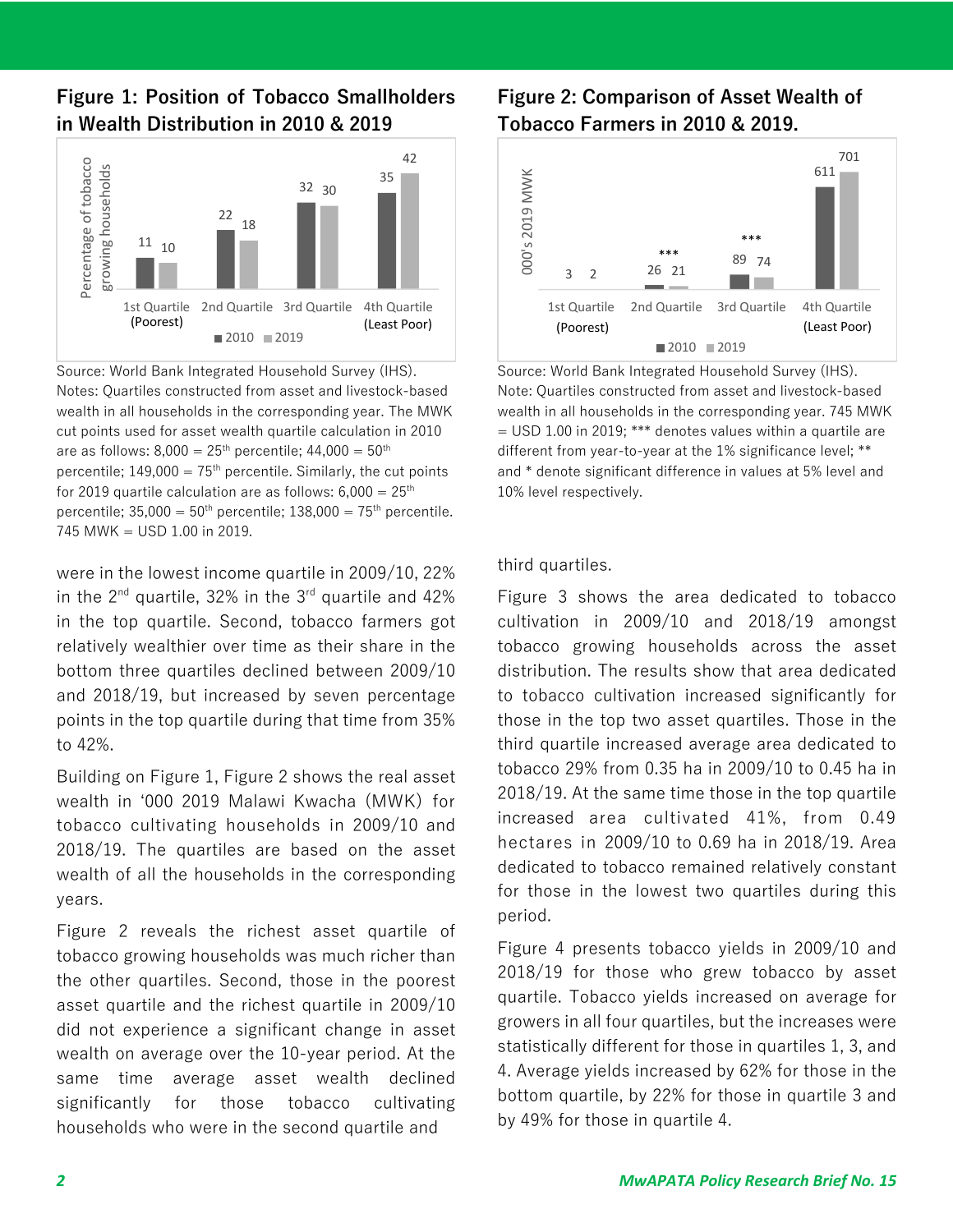## **Figure 3: Area Under Tobacco Cultivation by Tobacco Farmers in 2010 & 2019.**



Source: World Bank Integrated Household Survey (IHS). Note: Quartiles constructed from asset and livestock-based wealth in all households in the corresponding year; \*\*\* denotes values are different at the 1% significance level. Similary, \*\* and \* denote significant difference in values at 5% level and 10% level respectively.

Figure 5 shows the gross revenue from tobacco cultivation in 2009/10 and 2018/19 for tobacco growing households across the asset distribution. The results show that revenue from tobacco cultivation increased significantly only for those in the highest quartile. The tobacco growers in quartile 4 experienced a 49% increase in their tobacco revenue between 2009/10 and 2018/19. Gross revenue from tobacco cultivation for those in quartile 1, 2, and 3 remained relatively constant.

### **Conclusions**

This policy note highlighted the distributional implications of tobacco cultivation in Malawi among smallholder farm households who grew the crop in 2009/10 and 2018/19. The results indicate that those who grew tobacco during that time period were wealthier than the rest of the population. The distributional impacts of tobacco cultivation, however, are mixed.

Tobacco farmers in the bottom and top asset quartiles did not increase asset wealth significantly, while those in the middle two asset quartiles experienced a decline in asset wealth. The households in the bottom quartile who grew tobacco did not increase average area planted to

## **Figure 4: Tobacco yield for tobacco farmers in 2010 & 2019.**



Source: World Bank Integrated Household Survey (IHS). Note: Quartiles constructed from asset and livestock based wealth in all households in the corresponding year; \*\*\* denotes values are different at the 1% significance level. Similary, \*\* and \* denote significant difference in values at 5% level and 10% level respectively.

tobacco between 2009/10 and 2018/19, but increased tobacco yields by 62% over this time period. This increase in productivity seems to have offset the effect from decrease in tobacco price from it's peak in 2009 leading to relatively constant tobacco revenue between 2009/10 and 2018/19.

Perhaps not surprisingly the biggest gainers in tobacco cultivation were those who were in the richest asset quartile. Though their average assets did not increase significantly over the 10 years, it was already much higher than the other quartiles, and they increased average tobacco area cultivated by 41% and average yields by 49%. Furthermore, their average gross revenue from tobacco cultivation increased by 49% over this time period.

These findings indicate that it will be very difficult and costly to move the wealthiest of the remaining 5% of smallholders out of tobacco cultivation. However, there may be potential to move those who are in the poorest 40% of the asset distribution that still grow tobacco out if better livelihood opportunities can be found for them. It is possible for smallholders in the bottom of the asset